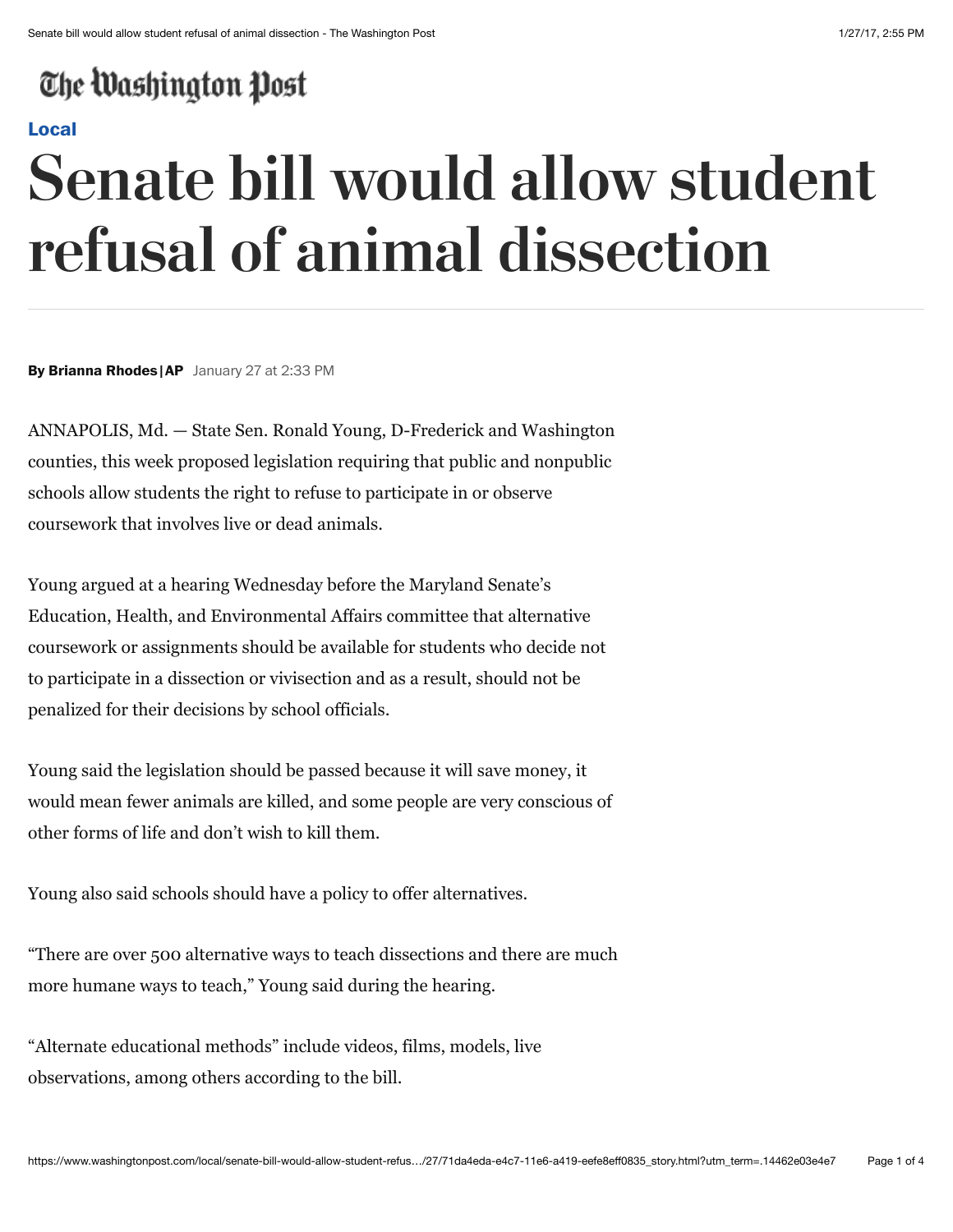"More than 50 studies show that you get better learning using alternative methods than cutting animals," Young said.

Young explained that there are resources online and rubber frogs that are sold with the parts included that are able to be "dissected" many times.

"I remember in school once, kids were throwing frog legs around," Young said. "It was more of a joke than a learning experience."

Of the 24 jurisdictions, 17 have no written policies regarding the issue, and the ones that do have not updated their policy to include newer methods of alternatives that are available, Young said.

A National Anti-Vivisection Society survey found that 50 percent of Maryland teachers polled were unaware of any county policy regarding dissections through their county's department of education.

The survey also revealed that 60 percent of Maryland students polled did not know whether their school offered alternatives to animal dissection.

Donna Bernstein, a resident of Owings Mills, Maryland, who testified during the hearing Wednesday, said she believes that all four of her children would have benefited from the bill.

She said that the bill gives students the courage to decide whether to participate in dissections.

Bernstein also said it encourages teachers to look at alternatives for the student to have an equal or better experience.

It also supports students who are afraid of being penalized and ridiculed by other students or by teachers — for choosing not to dissect, Bernstein said.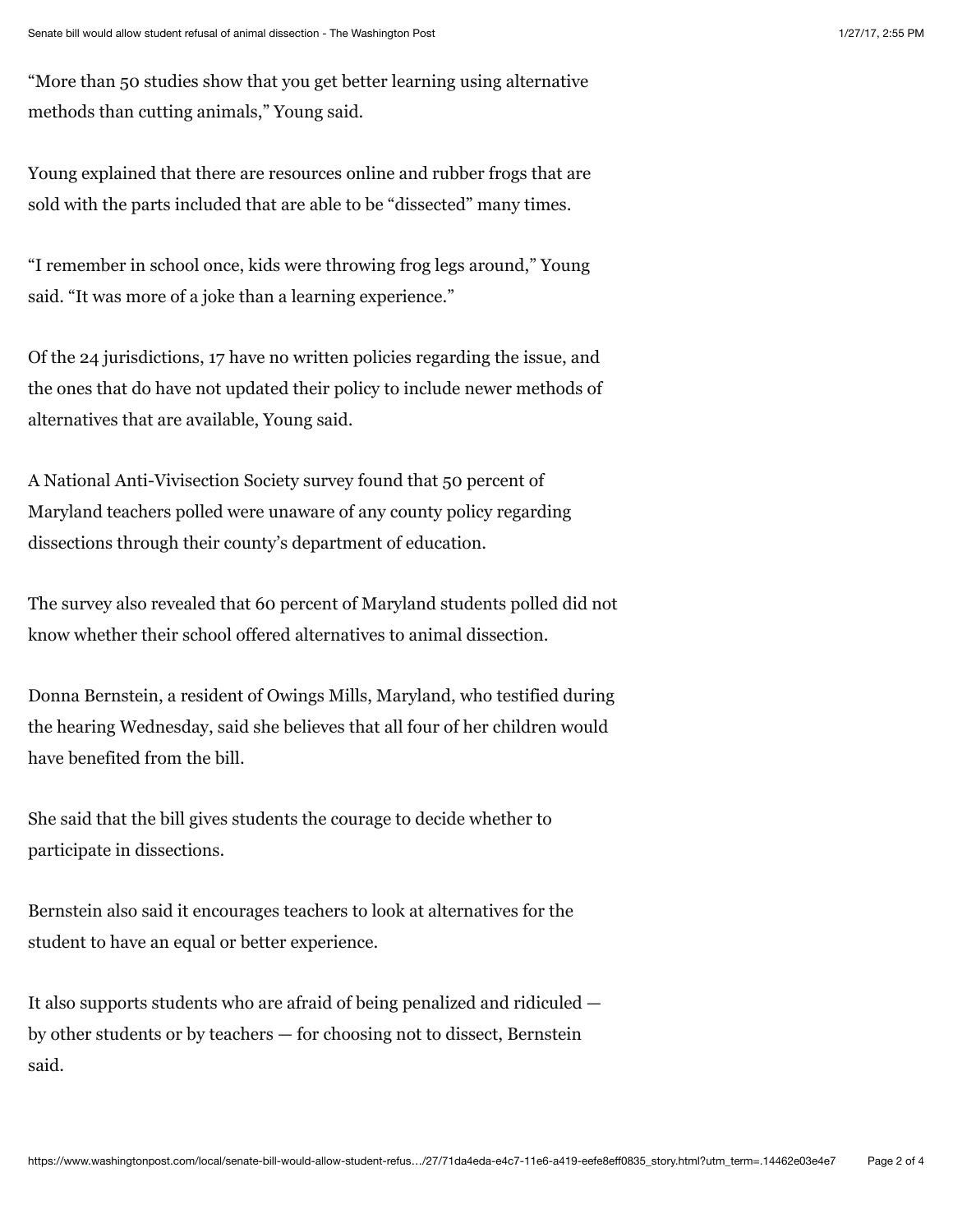Bernstein said her child felt that the teacher did not fully respect his decision to opt out.

Bernstein said that the teacher told him he could stand outside the classroom when he said he did not want to participate in a dissection.

The same issue happened with one of her other children, she said. Bernstein said she spoke to administrators for weeks about teachers showing students respect and also providing choices.

Bernstein said she ended up purchasing \$3,000 worth of alternatives for the school.

Studies have shown that these alternatives are much better than the real experience, Bernstein said.

According to PETA's website, the majority of comparative studies show that students who were taught using non-animal methods tested just as well or better than their peers who were taught using animals. The website also mentioned that educators benefited from alternative methods by decreasing cost and time.

### **Local Headlines newsletter**

**Sign up**

Daily headlines about the Washington region.

Currently, 18 states allow students to select an alternative to animal dissections, according to the American Anti-Vivisection Society.

School systems from Anne Arundel, Montgomery, and Harford counties, as well as Baltimore City Public Schools, are opposing the bill.

The bill proposes that the State Department of Education should require the board of education in each jurisdiction to send notices to schools about certain policies, terms, and regulations relating to the student's choice in